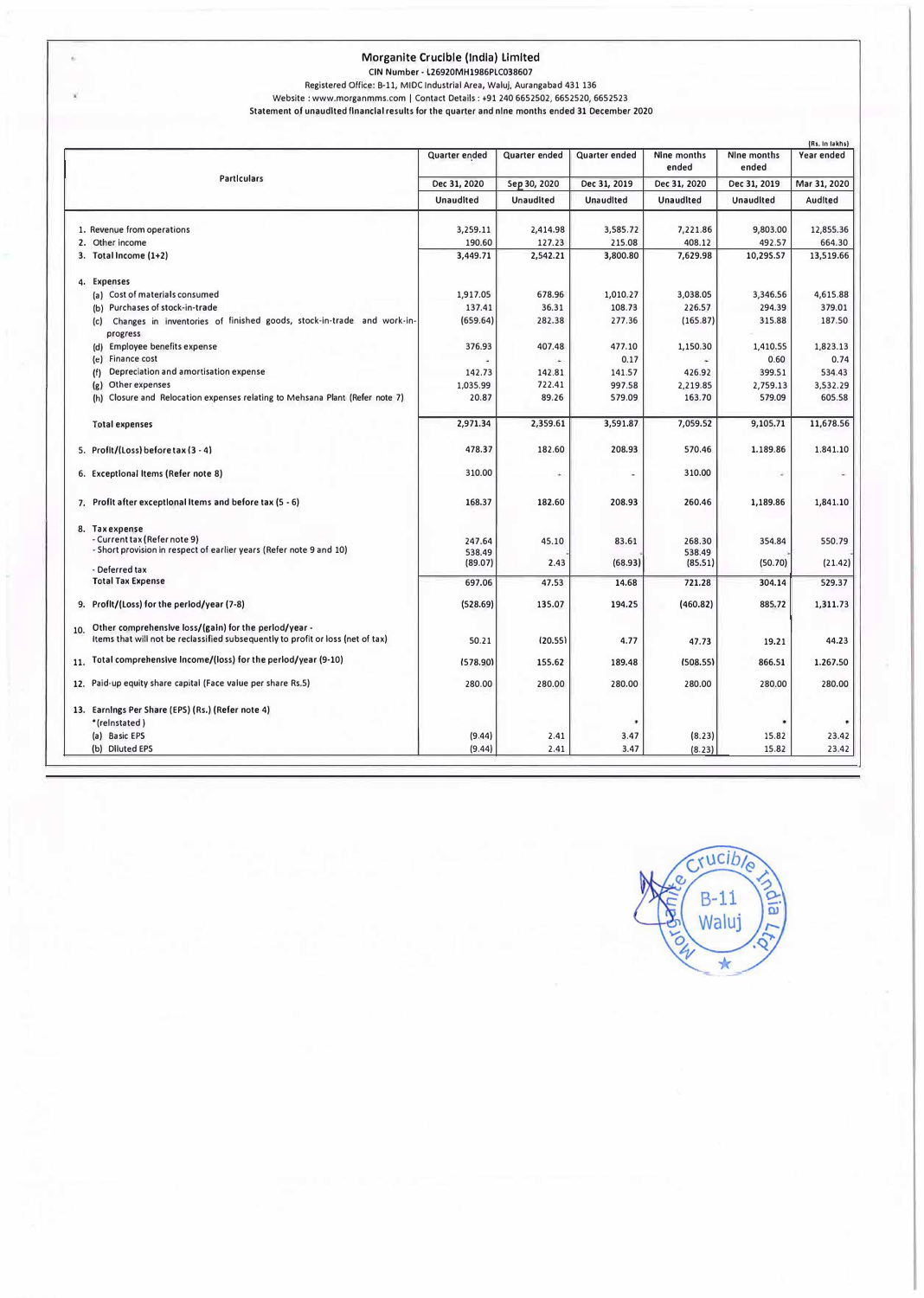|       | Morganite Crucible (India) Limited<br>×.<br>CIN number - L26920MH1986PLC038607<br>Registered Office: B-11, MIDC Industrial Area, Waluj, Aurangabad 431 136<br>Notes to Statement of unaudited financial results for the quarter and nine months ended 31 December 2020                                                                                                                                                                                                                                                                                                                                                                                                                                                                                                                                                                                                                                                                                                                                                                                                                                                               |  |  |  |  |
|-------|--------------------------------------------------------------------------------------------------------------------------------------------------------------------------------------------------------------------------------------------------------------------------------------------------------------------------------------------------------------------------------------------------------------------------------------------------------------------------------------------------------------------------------------------------------------------------------------------------------------------------------------------------------------------------------------------------------------------------------------------------------------------------------------------------------------------------------------------------------------------------------------------------------------------------------------------------------------------------------------------------------------------------------------------------------------------------------------------------------------------------------------|--|--|--|--|
| Notes |                                                                                                                                                                                                                                                                                                                                                                                                                                                                                                                                                                                                                                                                                                                                                                                                                                                                                                                                                                                                                                                                                                                                      |  |  |  |  |
|       | 1. The above results for the quarter and nine months ended 31 December 2020 have been reviewed by the Audit Committee and thereafter approved by the Board of Directors<br>at their respective meetings held on 10 February 2021. These financial results have been prepared In accordance with the recognition and measurement principles laid down<br>In the Companies (Indian Accounting Standards) Rules, 2015 specified under section 133 of the Companies Act, 2013 and other accounting principles generally accepted In<br>India and in compliance with Regulation 33 of the Listing Regulations.                                                                                                                                                                                                                                                                                                                                                                                                                                                                                                                            |  |  |  |  |
|       | 2. The Statutory Auditors of the Company have conducted limited review of the financial results of the Company for the quarter and nine months ended 31 December 2020.                                                                                                                                                                                                                                                                                                                                                                                                                                                                                                                                                                                                                                                                                                                                                                                                                                                                                                                                                               |  |  |  |  |
|       | 3. The Board of Directors at their meeting held on 16 June 2020 had recommended payment of final dividend of Rs. 16 per equity share (I.e.160% on face value of Rs. 10 each)<br>for the financial year ended 31 March 2020, which was approved by the Shareholders at the Annual General Meeting held on 06 August 2020 and paid in the month of<br>September 2020.                                                                                                                                                                                                                                                                                                                                                                                                                                                                                                                                                                                                                                                                                                                                                                  |  |  |  |  |
|       | 4. In the Annual General Meeting of shareholders of the Company held on 06 August 2020, shareholders had approved sub-dividing the face value of equity shares of Rs. 10/-<br>each to Rs. 5/- each, pursuant to the provisions of the Companies Act, 2013. After the sub-division of equity shares, the authorised share capital and paid up share capital<br>the Company stands sub-divided to 1,09,00,000 equity shares of Rs. 5 each aggregating to Rs. 545 lakhs and 56,00,000 equity shares of Rs. 5 each aggregating Rs. 280 lakhs,<br>respectively. The record date was 1 September 2020 after which the sub-division of share capital was effective. Hence the effect has been given to Earnings Per Share in the<br>financial results for the quarter ended 30 September 2020 and the earlier periods reported.                                                                                                                                                                                                                                                                                                             |  |  |  |  |
|       | 5. The comparative financial Information included in the above Statement except for the results of Quarter ended September 2020 have been reviewed/audited by the<br>predecessor auditor.                                                                                                                                                                                                                                                                                                                                                                                                                                                                                                                                                                                                                                                                                                                                                                                                                                                                                                                                            |  |  |  |  |
|       | 6. The Company recognizes its sale of crucibles activity as its only primary business segment since its operations predominantly consist of manufacture and sale of crucibles to Its<br>customers. The 'Chief Operating Decision Maker' monitors the operating results of the Company's business as single segment. Accordingly in context of Ind AS 108 "Operating<br>Segments" the principle business of the Company constitute a single reportable segment.                                                                                                                                                                                                                                                                                                                                                                                                                                                                                                                                                                                                                                                                       |  |  |  |  |
|       | 7. During the previous financial year 2019-20, subsequent to the receipt of the approval from Board of Directors on 17 October 2019 and Shareholders on 2 December 2019,<br>the Company had shut down the operations of Mehsana Plant with effect from 1 February 2020 in a phased manner. The management incurred expenditure of Rs 605.58<br>lakhs during the financial year 2019-20. Further, during the nine months ended 31 December 2020 the Company has incurred an additional expense of Rs. 163.70 lakhs (for<br>the quarter ended 31 December 2020 Rs 20.87 lakhs; for the quarter and nine months ended 31 December 2019 Rs 579.09 lakhs) which mainly includes charges for assets<br>transportation and their restoration at Aurangabad. The management is in process of identification of potential buyer in purchasing the land and building of Mehsana Plant.<br>The Board of Directors in their meeting held on 10 February 2021 recommended to sale-out Mehsana land & building subject to approval of members by way of special<br>resolution and execution of requisite agreements with the regulatory authority. |  |  |  |  |
|       | 8. During the current quarter ended 31 December 2020 the Company has initiated the discussions with the workers for the proposed voluntary retirement scheme (VRS) and the<br>Company has considered a provision of Rs 310 lakhs as exceptional item in the financial results. The Board of Directors in their meeting held on 10 February 2021 has<br>approved the Voluntary Retirement Scheme-2021 ("Scheme").                                                                                                                                                                                                                                                                                                                                                                                                                                                                                                                                                                                                                                                                                                                     |  |  |  |  |
|       | 9. During the previous financial year 2016-17, the management had applied for Advance Pricing Agreement ("APA") for the period of nine years i.e. From FY 2012-13 to FY 2020-<br>21. Subsequently, the Management has submitted application to Principal Chief Commissioner of Income Tax (International taxation) on 31 July 2020 for withdrawal of APA<br>for the rollback periods (i.e. from FY 2012-13 to FY 2015-16 (four years)) to avail the benefit of Vivad se Vishwas Scheme ("the VsV") which was announced by the<br>Government of India in 2020 budget. During the current period the Company has assessed and provided for additional tax liability of Rs 331.89 lakhs (which includes Rs<br>305.87 lakhs for short provision in respect of earlier years) based on the in-principle approval received from the APA commissioner.                                                                                                                                                                                                                                                                                      |  |  |  |  |
|       | 10. Union Budget, 2020 announced Vivad se Vishwas Scheme ("the VsV"), to provide for dispute resolution in respect of pending income tax litigation. Management has filed the<br>application for the VsV scheme for the financial years 2011-12 and 2012-13 for the unit located at Aurangabad. The Company has received the acknowledgement for the<br>acceptance of VsV application in the month of December 2020. During the current quarter ended 31 December 2020, the Company has accounted the provision for tax<br>towards VsV scheme amounting to Rs 232.62 lakhs as short provision in respect of earlier years.                                                                                                                                                                                                                                                                                                                                                                                                                                                                                                           |  |  |  |  |
|       | 11. The Company's operations and financial results for the period have been impacted due to the lockdown by the central and state government authorities to contain the spread<br>of COVID-19 outbreak. The operations gradually resumed with requisite precautions during the period. The Company has assessed the impact of pandemic on its financial<br>results/position based on the internal and external Information available up to the date of approval of these financial results and expects to recover the carrying value of its<br>assets. However, the actual impact may be different from that estimated as at the date of approval of these financial results.                                                                                                                                                                                                                                                                                                                                                                                                                                                        |  |  |  |  |
|       | 12. The Code on Social Security, 2020 ('Code') relating to employee benefits during employment and post-employment benefits received Presidential assent in September 2020.<br>The Code has been published in the Gazette of india. However, the date on which the Code will come into effect has not been notified and the rules are yet to be framed. The<br>Company will assess the impact of the Code when it comes into effect and will record any related impact in the period the Code becomes effective and the related rules are<br>published.                                                                                                                                                                                                                                                                                                                                                                                                                                                                                                                                                                              |  |  |  |  |
|       | 13. The Financial Results have been made available to the Stock Exchange where the Company's securities are listed and are posted on the Company's website<br>(www.morganmms.com).                                                                                                                                                                                                                                                                                                                                                                                                                                                                                                                                                                                                                                                                                                                                                                                                                                                                                                                                                   |  |  |  |  |
|       | For MORGANITE CRUCIBLE (INDIA) LIMITED                                                                                                                                                                                                                                                                                                                                                                                                                                                                                                                                                                                                                                                                                                                                                                                                                                                                                                                                                                                                                                                                                               |  |  |  |  |
|       | <b>Wikas Kadlag</b>                                                                                                                                                                                                                                                                                                                                                                                                                                                                                                                                                                                                                                                                                                                                                                                                                                                                                                                                                                                                                                                                                                                  |  |  |  |  |
|       | <i>sucib</i><br>Place: Aurangabad, India<br>(Managing Director)<br>Date: February 10, 2021<br>DIN: 05122774<br>Le                                                                                                                                                                                                                                                                                                                                                                                                                                                                                                                                                                                                                                                                                                                                                                                                                                                                                                                                                                                                                    |  |  |  |  |
|       | gan<br>$\omega$<br>Waluj                                                                                                                                                                                                                                                                                                                                                                                                                                                                                                                                                                                                                                                                                                                                                                                                                                                                                                                                                                                                                                                                                                             |  |  |  |  |
|       |                                                                                                                                                                                                                                                                                                                                                                                                                                                                                                                                                                                                                                                                                                                                                                                                                                                                                                                                                                                                                                                                                                                                      |  |  |  |  |